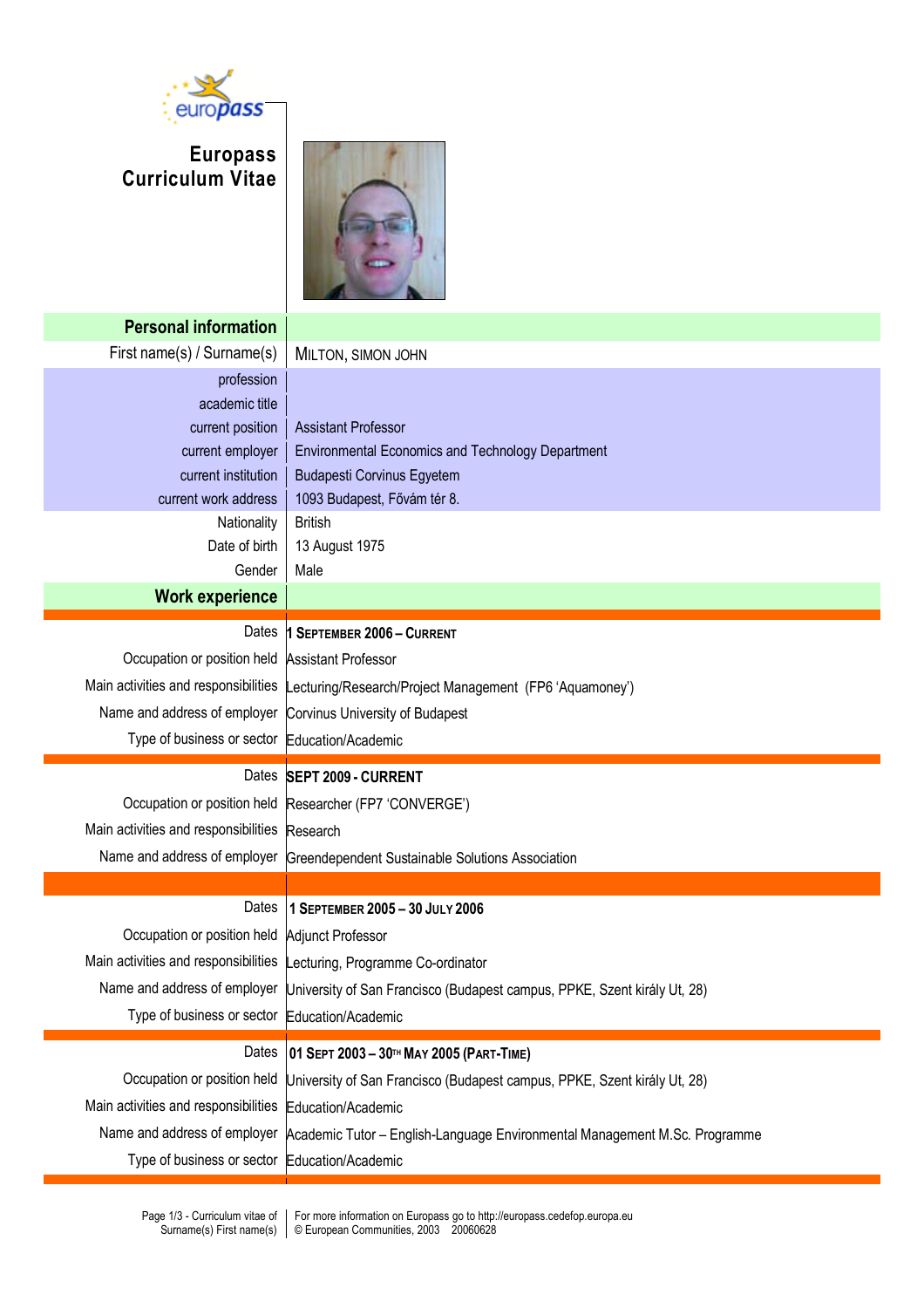|                                                                                | Dates 01 MARCH 2000 - SEPT 2003                                                                                                                                                                                                            |  |  |  |  |  |
|--------------------------------------------------------------------------------|--------------------------------------------------------------------------------------------------------------------------------------------------------------------------------------------------------------------------------------------|--|--|--|--|--|
|                                                                                | Occupation or position held English Language Teacher + Professional Development Manager                                                                                                                                                    |  |  |  |  |  |
|                                                                                | Main activities and responsibilities Full-Time English Teacher. Organizing training events for teachers                                                                                                                                    |  |  |  |  |  |
|                                                                                | Name and address of employer Bell Educational Trust, Hungary. Tulipan Ut, 8. Budapest                                                                                                                                                      |  |  |  |  |  |
| Type of business or sector Education/Academic                                  |                                                                                                                                                                                                                                            |  |  |  |  |  |
|                                                                                |                                                                                                                                                                                                                                            |  |  |  |  |  |
| <b>Education and training</b>                                                  |                                                                                                                                                                                                                                            |  |  |  |  |  |
| Dates                                                                          | <b>SEPTEMBER 2007-ONGOING</b>                                                                                                                                                                                                              |  |  |  |  |  |
| Title of qualification (To be) awarded                                         | Doctoral Degree (Ph.D)                                                                                                                                                                                                                     |  |  |  |  |  |
| Principal subjects/occupational skills<br>covered                              | Corporate Social Responsibility in Small and Medium Sized Enterprises                                                                                                                                                                      |  |  |  |  |  |
| providing education and training                                               | Name and type of organisation Corvinus University of Budapest, Hungary                                                                                                                                                                     |  |  |  |  |  |
| Level in national or international Doctoral Degree (Ph.D)<br>classification    |                                                                                                                                                                                                                                            |  |  |  |  |  |
|                                                                                | Dates SEPTEMBER 2002 - JUNE 2003                                                                                                                                                                                                           |  |  |  |  |  |
| Title of qualification awarded                                                 | University of San Francisco                                                                                                                                                                                                                |  |  |  |  |  |
| Principal subjects/occupational skills<br>covered                              | Environmental Management (Environmental Law, Policy, Management systems, Resource Management,<br>Industrial Ecology, Eco-science and Ecology, Chemistry, Engineering and Ethics).<br>Thesis: Codes of Conduct in Foreign Direct Investment |  |  |  |  |  |
| Name and type of organisation<br>providing education and training              | University of San Francisco                                                                                                                                                                                                                |  |  |  |  |  |
| Level in national or international<br>classification                           | Masters of Science in Environmental Management                                                                                                                                                                                             |  |  |  |  |  |
|                                                                                |                                                                                                                                                                                                                                            |  |  |  |  |  |
|                                                                                |                                                                                                                                                                                                                                            |  |  |  |  |  |
|                                                                                | Dates SEPTEMBER 1993 - JUNE 1996                                                                                                                                                                                                           |  |  |  |  |  |
|                                                                                | Title of qualification awarded Bachelor of Science in Environmental Geo-science (2:1)                                                                                                                                                      |  |  |  |  |  |
| Principal subjects/occupational skills Environmental Geo-science<br>covered    | Thesis: Delineating the Extent of the Late Quaternary Glaciation in South Wales (Paleo-<br>Climatology/Quaternary Geology)                                                                                                                 |  |  |  |  |  |
| Name and type of organisation<br>providing education and training              | University of Wales, Cardiff, UK                                                                                                                                                                                                           |  |  |  |  |  |
| Level in national or international B.Sc.<br>classification                     |                                                                                                                                                                                                                                            |  |  |  |  |  |
|                                                                                |                                                                                                                                                                                                                                            |  |  |  |  |  |
| Dates                                                                          | JANUARY 2000 - FEBRUARY 2000                                                                                                                                                                                                               |  |  |  |  |  |
|                                                                                | Title of qualification awarded  International House, Budapest                                                                                                                                                                              |  |  |  |  |  |
| Principal subjects/occupational skills<br>covered                              | Certificate In Teaching English as a Foreign Language (CELTA)                                                                                                                                                                              |  |  |  |  |  |
| Name and type of organisation<br>providing education and training              | International House, Budapest                                                                                                                                                                                                              |  |  |  |  |  |
| Level in national or international<br>classification                           |                                                                                                                                                                                                                                            |  |  |  |  |  |
|                                                                                |                                                                                                                                                                                                                                            |  |  |  |  |  |
|                                                                                |                                                                                                                                                                                                                                            |  |  |  |  |  |
| <b>Personal skills and</b><br>competences                                      |                                                                                                                                                                                                                                            |  |  |  |  |  |
|                                                                                |                                                                                                                                                                                                                                            |  |  |  |  |  |
| Mother tongue(s)<br>Page 2/3 - Curriculum vitae of<br>Surname(s) First name(s) | English<br>For more information on Europass go to http://europass.cedefop.europa.eu<br>© European Communities, 2003 20060628                                                                                                               |  |  |  |  |  |